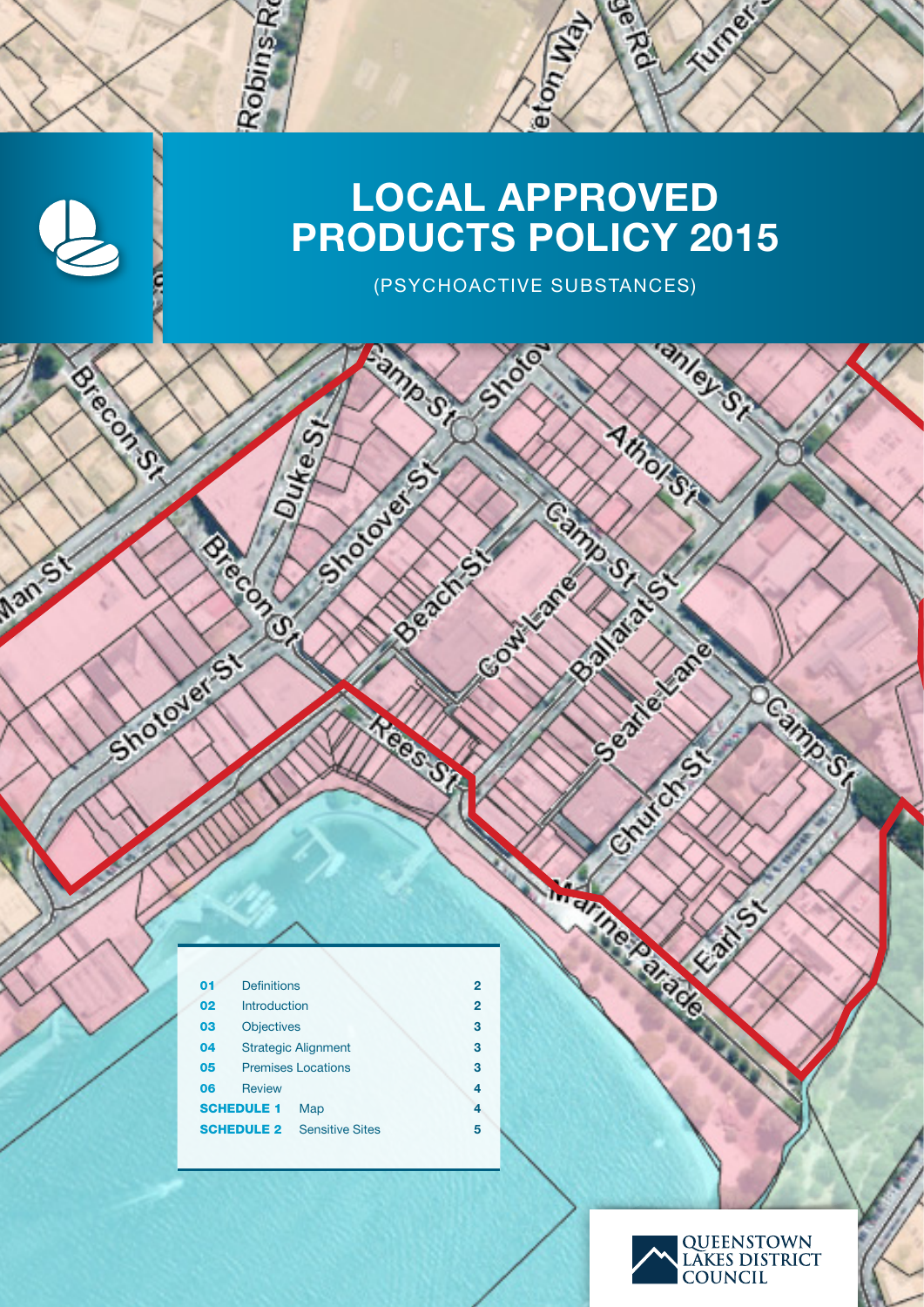#### **DEFINITIONS**

Act means the Psychoactive Substances Act 2013.

*Approved location* means an area where premises from which approved products may be sold are permitted to be located.

**Authority** means the Psychoactive Substances Regulatory Authority established by Section 10 of the Act.

*Licence* means a licence, as defined by the Act.

**Psychoactive Product** means a finished product packaged and ready for retail sale that is a psychoactive substance or that contains one or more psychoactive substance.

**Psychoactive Substance** means a substance, mixture, preparation, article, device, or thing that is capable of inducing a psychoactive effect (by any means) in an individual who uses the psychoactive substance.

*Regulations* means regulations made under the Act.

*Retail premises* means premises for which a licence to sell approved products by retail has been granted.

*Retailer* means a person engaged in any business that includes the sale of approved products by retails.

**Sell** includes sold and sale. Includes every method of disposition for valuable consideration, for example, -

- A. offering or attempting to sell or giving in possession for sale, or exposing, sending, or delivering for sale, or causing or allowing to be sold, offered, or exposed for sale;
- B. retailing;
- C. wholesaling

**Sensitive Site** as specified in Schedule 2

**Street** means any legal road

This policy is made under the provisions of Section 66 of the Psychoactive Substances Act 2013 ("Act").

The purpose of this Local Approved Products Policy ("LAPP") is to establish a clear framework to be applied to all applications that the Psychoactive Substances Regulatory Authority ("Authority") considers when granting licences for premises that sell approved products in the Queenstown Lakes District to achieve the purpose of the Act:

"The purpose of this Act is to regulate the availability of psychoactive substances in New Zealand to protect the health of, and minimise harm to, individuals who use psychoactive substances."

The policy is a set of criteria stipulated by Council in consultation with its community to restrict the location of premises selling psychoactive products in its geographical area.

This policy addresses community concerns regarding the location of premises selling psychoactive products, while meeting the statutory requirements of the Act.

This policy only applies to the retail premises and does not apply to premises where the sale of approved products is by wholesale only.

This Local Approved Products Policy 2015 (Psychoactive Substances) comes into force on the 1 July 2015.

02

#### INTRODUCTION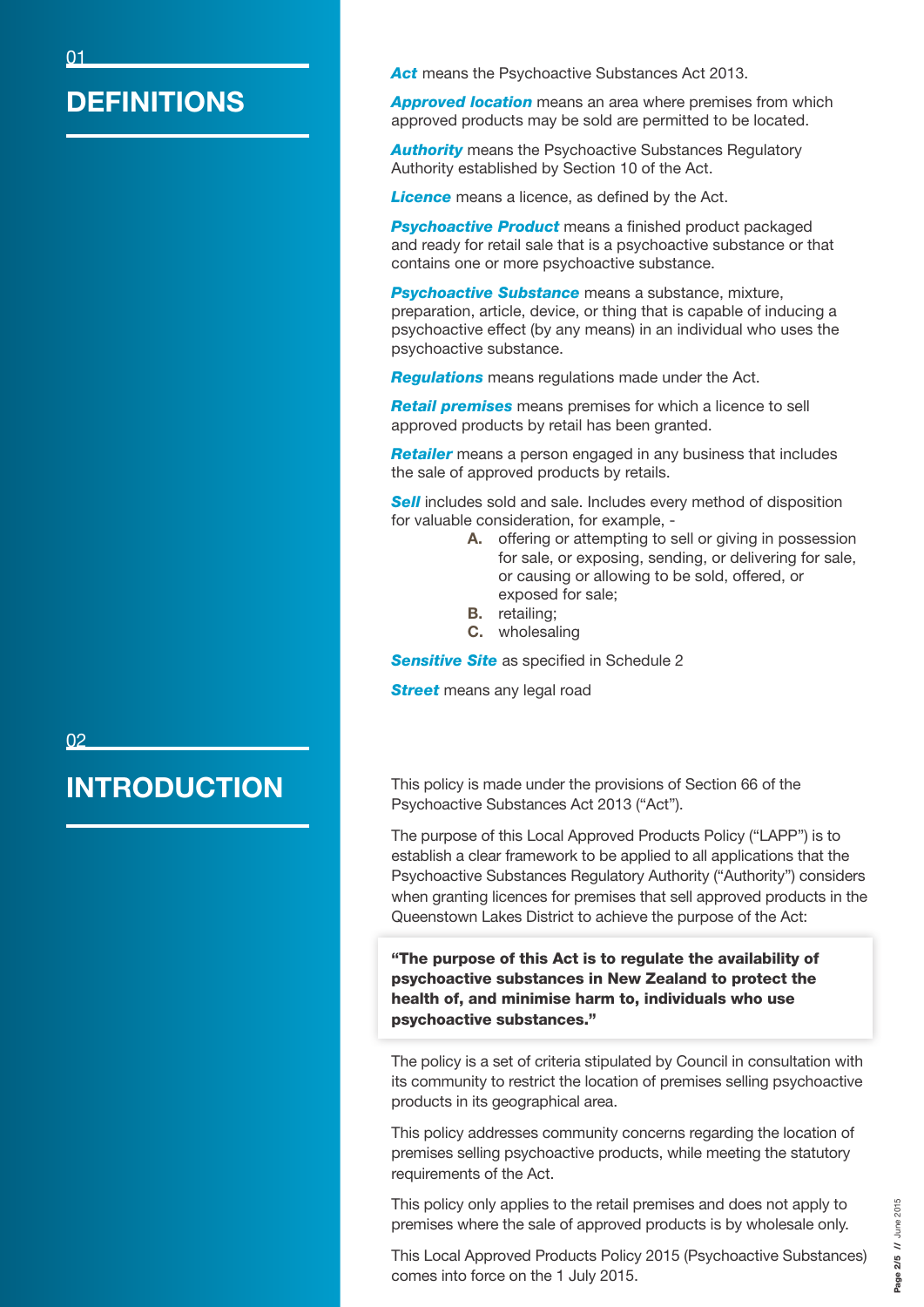# **OBJECTIVES**

#### 04

03

# **STRATEGIC** ALIGNMENT

#### 05

# **PREMISES** LOCATIONS

The Council's principal objectives are:

- A. To minimise the actual and potential harm to the community caused by the retail sale of psychoactive substances by defining the permitted location of retail premises; and
- **B.** To ensure that Council and the community have influence over the location and density of retail premises in the Queenstown Lakes District.

This policy assists in the delivery of the following Council outcomes and goals:

- Protects the interests of the District and its community:
- Is cost effective and achieves the regulatory objectives; and
- Enables our community to comply with national and local legislation because they are well understood and easy to comply with.

This policy does not limit the number of retail premises or restrict the issuing of a licence issued by the Psychoactive Substances Regulatory Authority, established by the Director-General of Health for the retail sale of psychoactive substances, provided the policy criteria outlined below are met:

- A The location of retail premises from which approved products may be sold is restricted by this policy to an approved location identified in Schedule 1.
- **B** Premises within the approved locations identified in Schedule 1:
	- (i) must be located directly on the street frontage in any approved location i.e. this does not include pedestrian only locations/thoroughfares; and
	- (ii) must not be within 100 metres of another retail premises from which approved products are sold; and
	- (iii) must not be within 200 metres of an education facility e.g. school, childcare facility; and
	- (iv) must not be within 30 metres of an On Licensed premises; and
	- (v) must not be within 50 metres of an Off Licensed premises; and
	- (vi) must be within 1km of a 24/7 Police station; and
	- (vii) must be within 20km of a 24/7Hospital with Emergency Department; and
	- (viii) must be within 1km of a medical centre and Support Centres; and
	- (ix) must not be within 25 metres of all other sensitive site sites in Schedule 2.

For the purpose of clarity the distance is measured from the legal boundary of the sensitive site and the retail premises.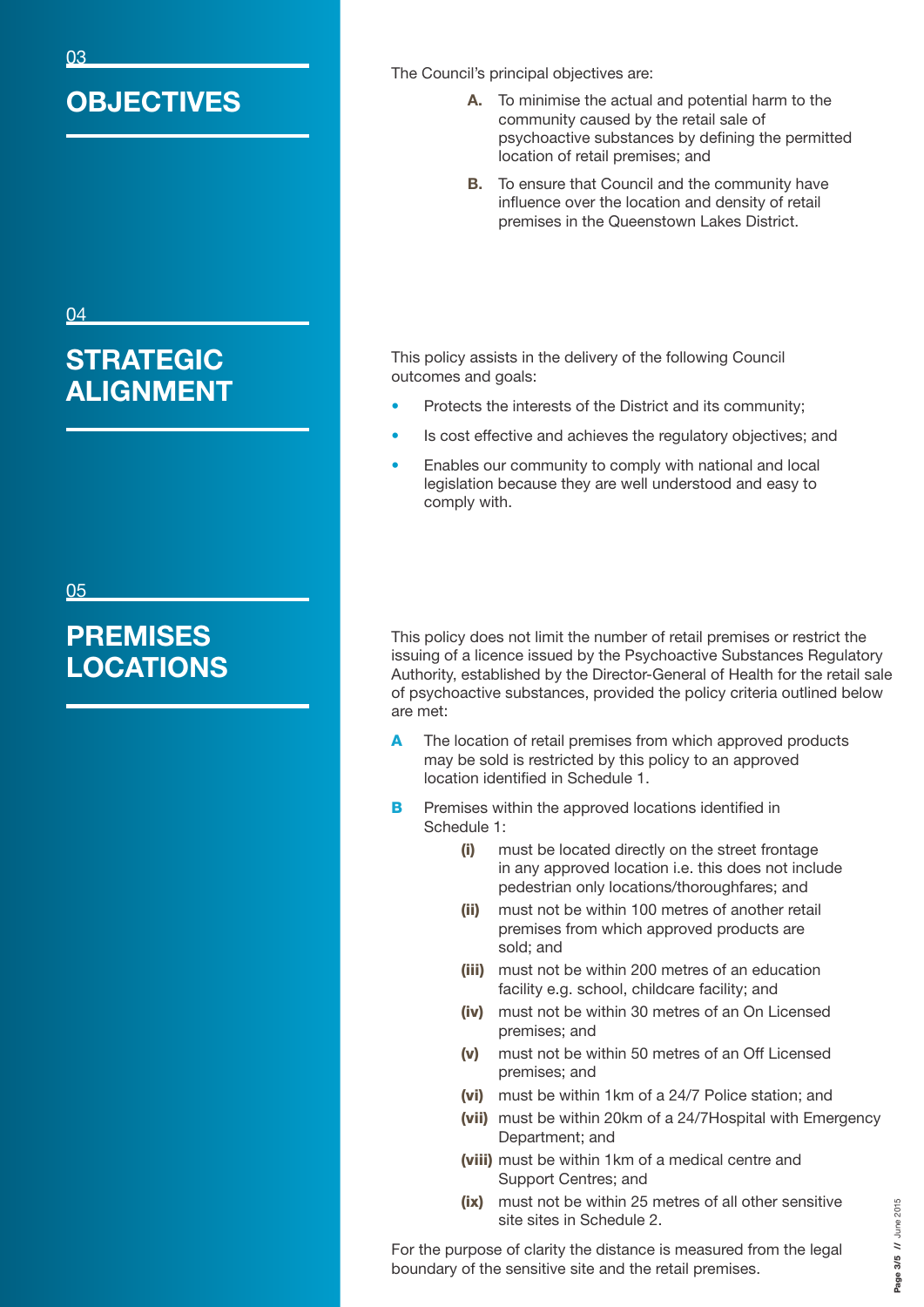06

#### **REVIEW**

**MAP** 

The policy will be reviewed at the first anniversary of the granting of the first licence under this policy and within 5 years as required by the Act.

### SCHEDULE 1

# PSYCHOACTIVE **SUBSTANCES**



Permitted retail area for psychoactive products